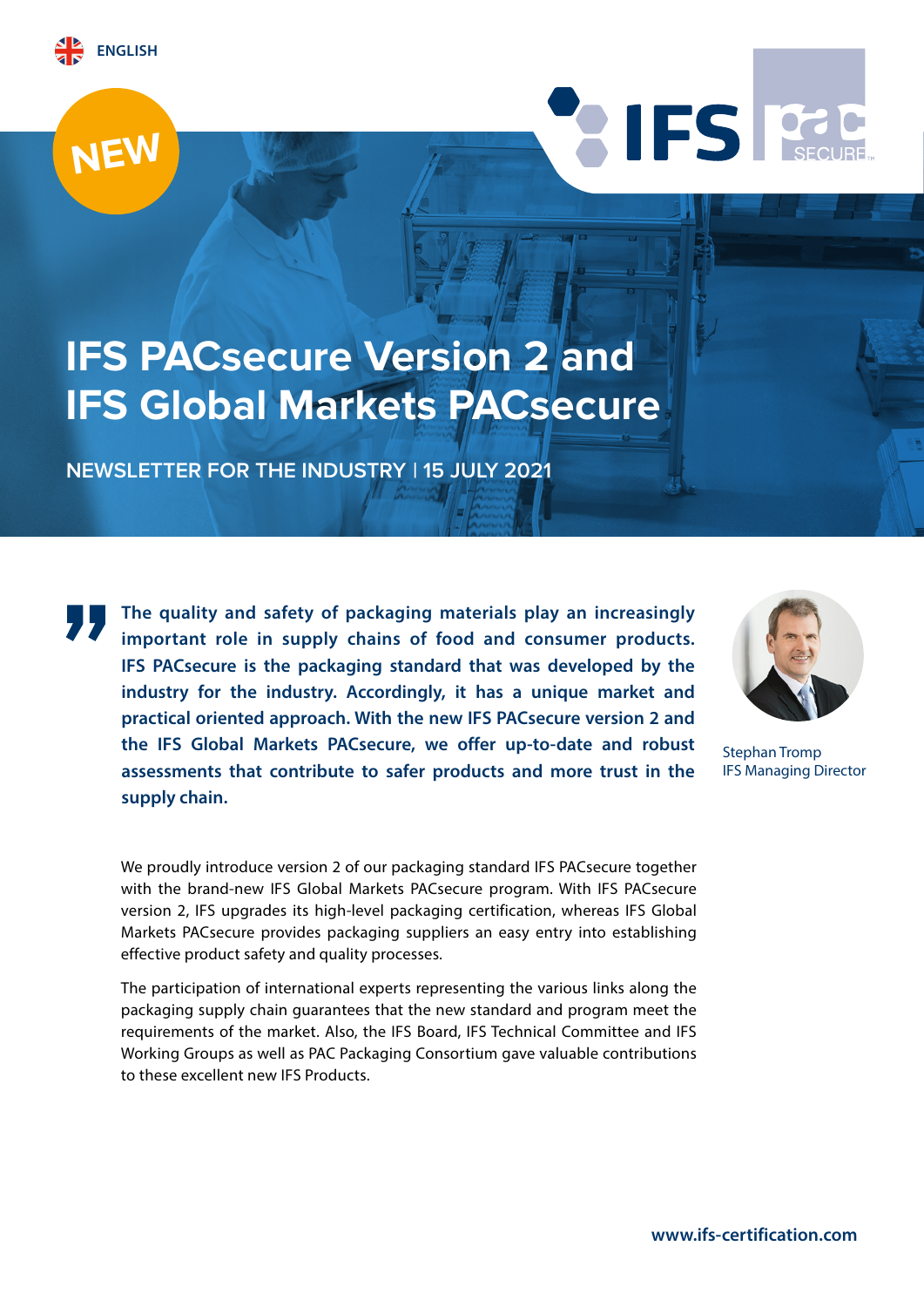



# **IFS PACsecure Version 2 and IFS Global Markets PACsecure**

## **What you must know about IFS PACsecure version 2**

### **IFS PACsecure version 2 – takes packaging certification to the next level**

IFS PACsecure version 2 assesses the quality and safety of packaging materials and their compliance with regulation and customer requirements. It supports businesses in meeting the growing transparency and traceability demands in the market and contributes to improving product integrity and increasing efficiency.

The standard is applicable for the production, processing or conversion of packaging components and packaging materials, intended to be used as primary or secondary packaging in food, cosmetics, household and personal care products.



### **What is new in IFS PACsecure version?**

Version 2 follows version 1.1 that we published in 2017. Important new features of IFS PACsecure version 2 are:

- > Increased focus on the on-site assessment, less on documentation, reduced number of requirements (-14%)
- > New wording: the audit becomes an assessment, to underline the product and process approach of IFS according to ISO/IEC 17065
- > Improved structure of the certification protocol tailored to the IFS stakeholders' needs
- > Improvements in the scope of the IFS PACsecure Assessment and product scopes
- > New rules regarding the assessment duration
- > Better defined scoring system (equal to IFS Food version 7)
- > The guidance for industry and auditors is included in the standard document
- > Sustainability is included in the policy requirements
- > Product Safety Culture has been included in the requirements
- > A new approach for the hazard analysis and risk assessment system, and strengthening of control of processes
- > Clearly structured assessment report with standardised sections
- > At least every third IFS Certification assessment will be unannounced
- > The new definitions of outsourcing clarify different management modalities
- > The free IFS Software auditXpressX supports the internal audits of certified companies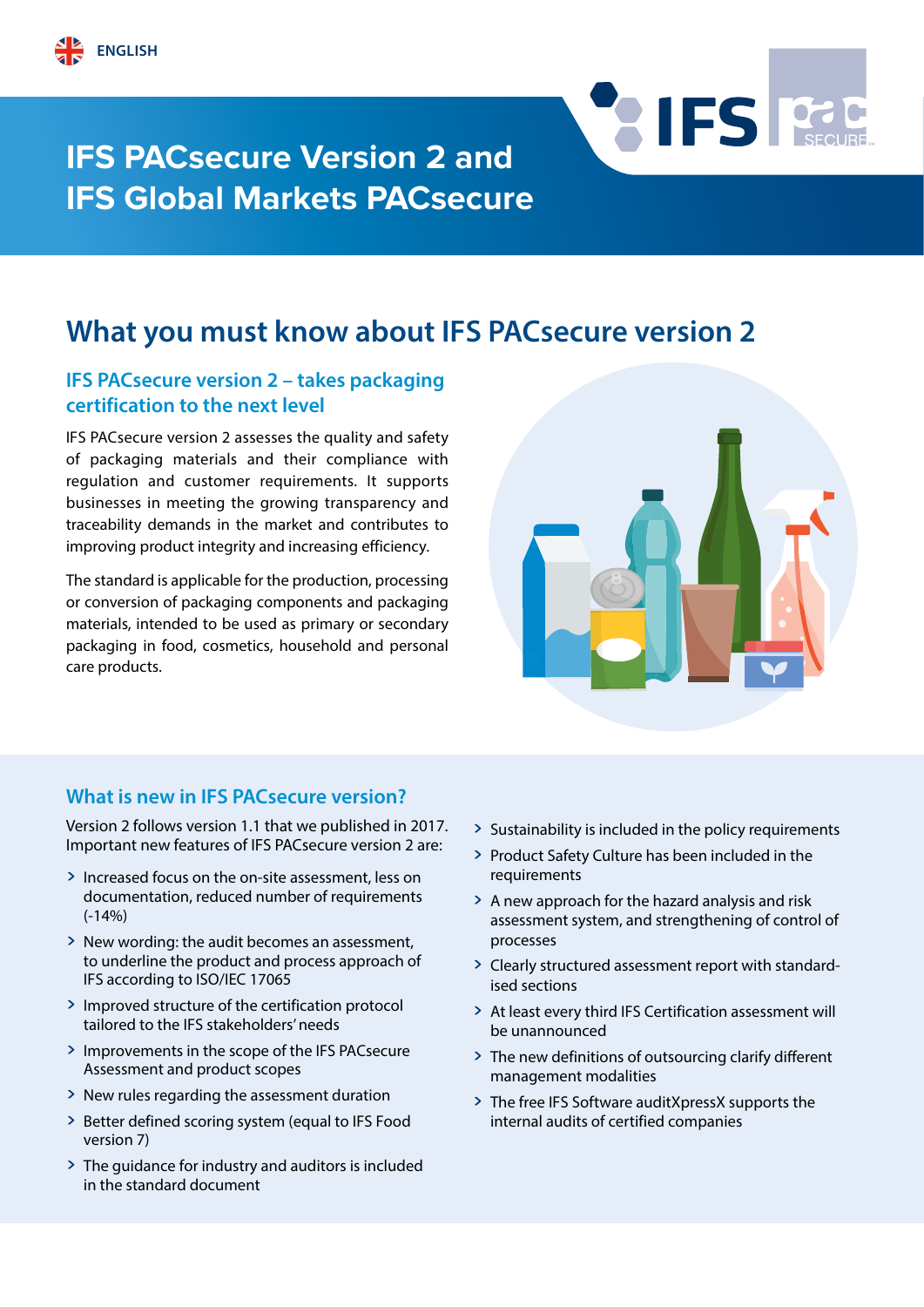# **IFS PACsecure Version 2 and IFS Global Markets PACsecure**

## **Benchmarking**

GFSI recognition according to the GFSI Benchmarking Requirements Version 2020.1 is planned.

#### **Timelines**

Assessments to IFS PACsecure version 2 are possible from **3 January 2022**. This version becomes mandatory from **3 May 2022**.

If the time window for unannounced IFS PACsecure Assessments starts on or after the 3 of May 2022, then the auditor will perform the assessment to version 2.

In general, the applicability of Version 1.1 ends on 2 May 2022. In the IFS PACsecure version 2 doctrine, we explain the exceptional situations in which the application of IFS PACsecure version 1.1 is possible after this date.

### **IFS PACsecure version 2 doctrine**

Today, we have also published the IFS PACsecure version 2 doctrine. As a normative document, the doctrine is an integral part of the standard version. The rules apply at the moment the new version is applicable. The relevant IFS Department will follow up on the implementation of the clarifications and rules of the doctrines.

As a certification body, you shall ensure that relevant certification body staff is trained regarding the changes before the rules come into force. You also must have a proof of this training available on request.

Among others, we have added these topics in the doctrine:

#### **Clarifications about:**

- > Which IFS PACsecure standard version shall be applied in specific situations
- > Unannounced assessment registration and clarification about when to provide the assessment dates in the IFS Database

> Expectations regarding requirements for which an annual review is requested

**RIFS FORE** 

#### **New content related to:**

- > The option to perform part of the assessment remotely (IFS Split Assessment)
- > Rules to increase or decrease the IFS PACsecure Assessment duration
- > Form for extraordinary information to be filled out by the certification bodies
- > Initial assessments and first assessments according to a new version
- > The maintenance of auditor approval in specific situations

#### **New scoring system**

In IFS PACsecure version 2 we have adopted the scoring system of IFS Food version 7. It contains a new definition of the B scoring, and we have introduced corrections. Our new brochure "The IFS Scoring System – Driving continuous improvement" explains it in detail. It is available in English, French, German, Italian and Spanish on our website.

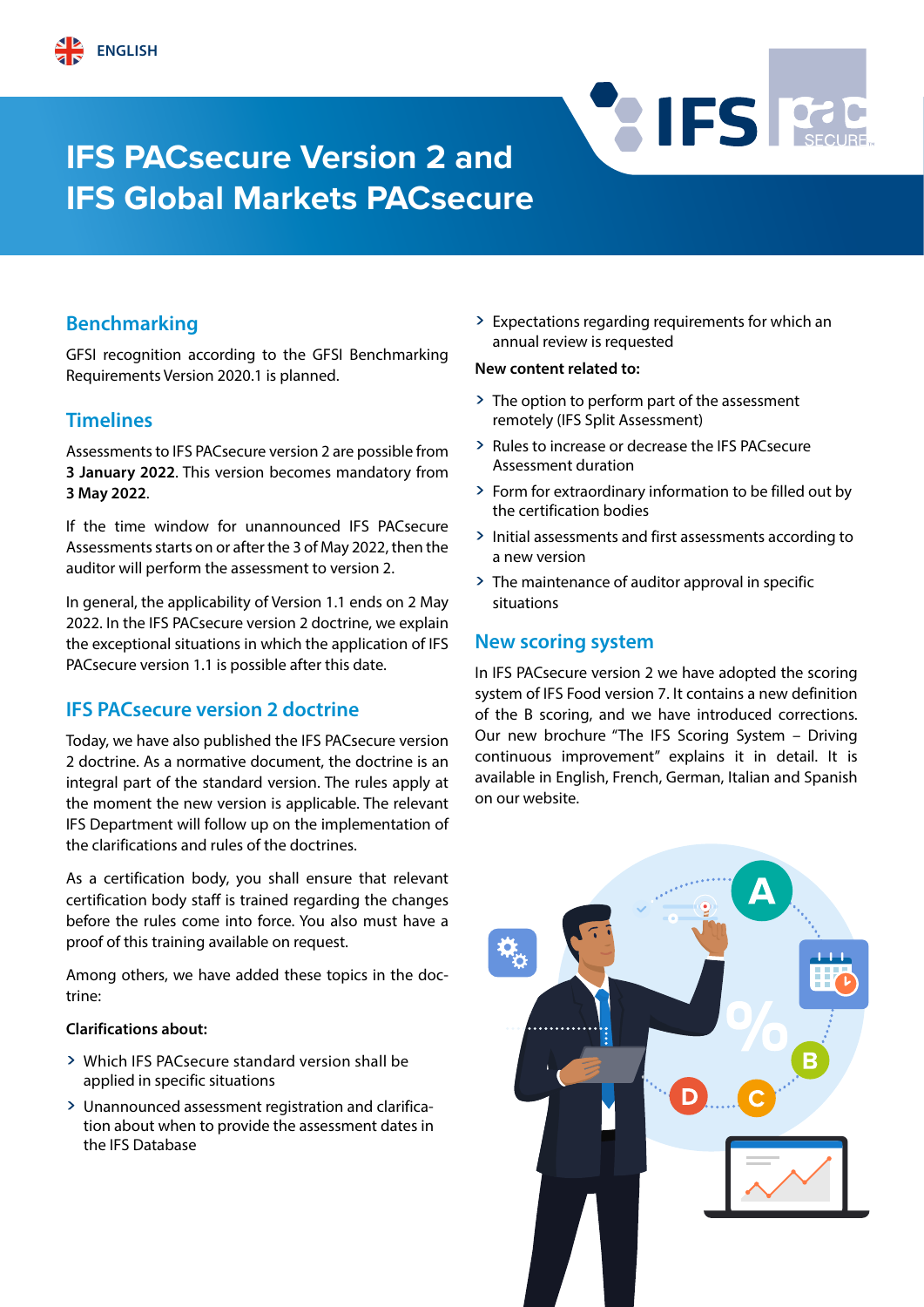



## **What you must know about IFS Global Markets PACsecure**

## **IFS Global Markets PACsecure – An easy entry into effective product safety and quality processes**

After IFS Global Markets Food, -Logistics and -HPC, IFS introduces its fourth development program. IFS Global Markets PACsecure helps packaging suppliers gradually build risk-based and optimised product safety and quality management systems and capacity building. It leads them on a path towards IFS PACsecure certification on which they can set the pace and milestones together with their customers. With IFS Global Markets

PACSecure, companies can develop processes that enable them to meet both legal and customer requirements step by step. At the same time, they will learn to work more efficiently and economically and lay the foundation for further growth and scalability.

**RIFS REC** 

#### **Timeline**

Assessments to this program are possible as of today. You can contact your CB, an IFS Representative or IFS Standard Management. See the IFS Contact details at the end of this newsletter

## **IFS Support for both schemes**



### **IFS Video Tutorials**

In a 20-minute video tutorial we will explain the main changes in IFS PACsecure version 2 and how you can prepare for the assessment. Also, we will introduce the brand-new IFS Global Markets PACsecure program in a tutorial.

In our IFS PACsecure Newsletter and posts on our websites and LinkedIn, we will announce when these tutorials become available.



#### **Industry Training**

Our official training material will be available through the regional IFS Training in the fourth quarter of 2021. Based on that material, they will offer industry courses. Please visit *[our website](https://www.ifs-certification.com/index.php/en/partners/training-center)* **>** [to find an official IFS](https://www.ifs-certification.com/index.php/en/partners/training-center)  [Training Centre near you.](https://www.ifs-certification.com/index.php/en/partners/training-center) 

| $\bullet\bullet\bullet$ |  |
|-------------------------|--|
|                         |  |
|                         |  |
|                         |  |

#### **IFS Software**

The IFS Software AuditXpressX supports internal audits It will apply to Global Markets PACsecure from 15 July 2021 and to IFS PACsecure version 2 from 3 January 2022.

### **IFS Fact Sheets**

IFS Fact Sheets provide the most relevant information about the standard and development program. You can download them from our website *[ifs-packaging.com](https://ifs-packaging.com/)* **>**